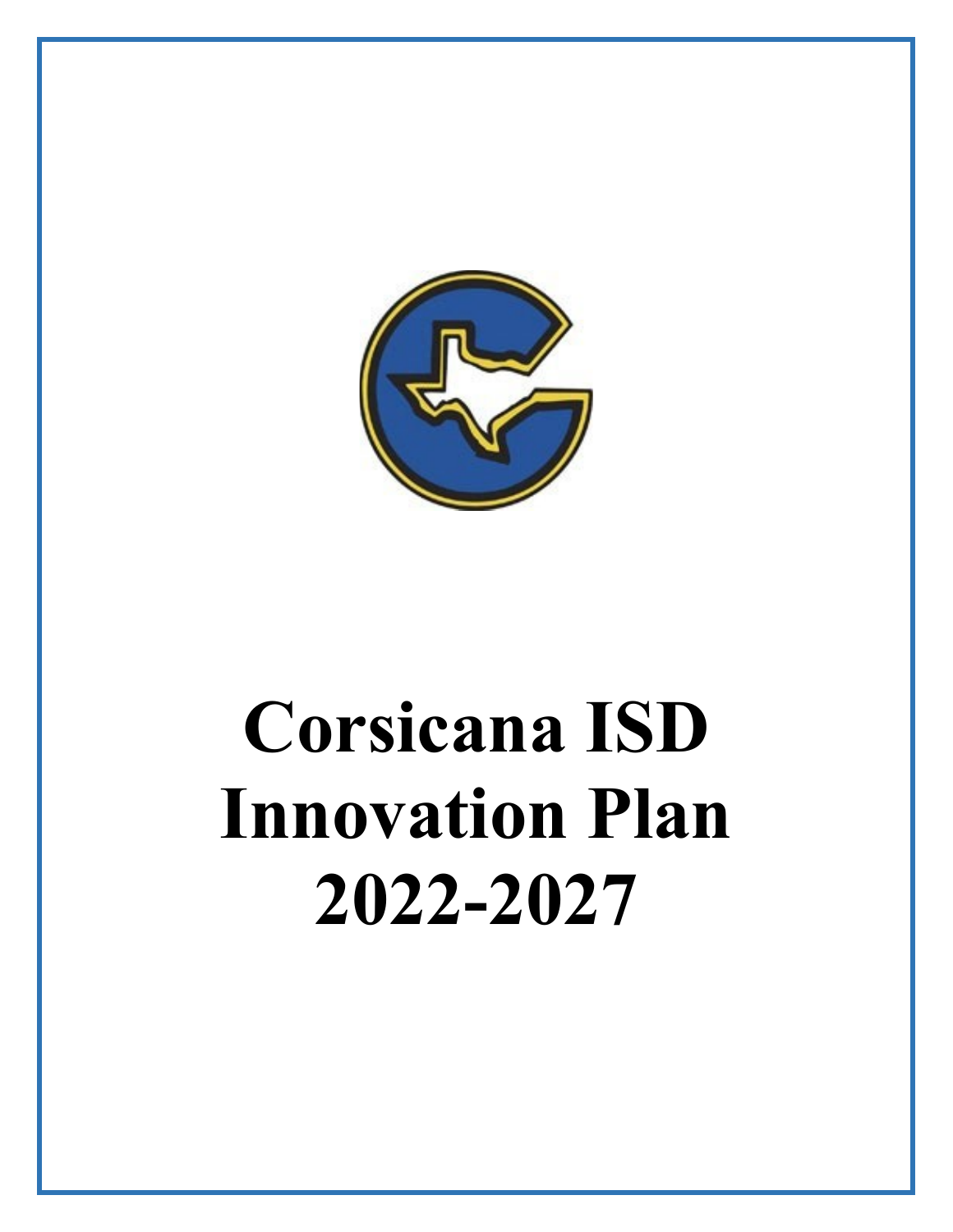# **Corsicana ISD as a District of Innovation**

House Bill 1842, passed during the 84th Legislative Session, permits Texas public school districts to become Districts of Innovation (DOI) and through this designation to become exempt from certain provisions of the Texas Education Code (TEC). Corsicana ISD's plan has been aligned with the District's Strategic Plan, **Vision2020**, and supports the Mission, Beliefs, Learner Outcomes, Goals, and Actions included in that plan.

In December of 2016, the Board of Trustees received a presentation on the concept, goals, requirements, and parameters for Districts of Innovation. In January of 2017, the Board of Trustees passed the resolution to initiate the process of planning for CISD to become a District of Innovation. The committee, comprised of a diverse group of key district stakeholders, met during the month of February to develop and review the draft document. The original plan was developed and in effect from 2017-2022. In April of 2022, the Board of Trustees passed a resolution to continue the District of Innovation planning for 2022-2027 and approved the District of Innovation Committee.

As a District of Innovation, Corsicana Independent School District (CISD) seeks to maximize local control over educational and governance decisions for students and staff. In order to move forward, CISD seeks exemption from the provisions detailed below of the Texas Education Code (TEC). The District will continue to follow the TEC in all other areas. Should amendments to this plan be considered in the future, the District will reconvene the innovation plan committee to initiate the appropriate process, as outlined in the TEC.

**Renewal Requirement: Local Innovation Plans must be renewed every five years to maintain a District of Innovation Status** 

# **District of Innovation Advisory Committee-Revised Plan Development 2022-2027**

| Diane Frost           | Superintendent               | Ellen Sodd                 | Parent                      |
|-----------------------|------------------------------|----------------------------|-----------------------------|
| Elmer Avellaneda      | Associate                    | <b>Brooke Anderson</b>     | Parent                      |
|                       | Superintendent               |                            |                             |
| Kim Holcomb           | Asst. Supt. C&I              | <b>Christine Covington</b> | Teacher-SHES                |
| Stephanie Howell      | Asst. Supt. Tech &           | Rachelle Crouch            | Parent                      |
|                       | <b>Strategic Initiatives</b> |                            |                             |
| Shade Boulware        | <b>Executive Director</b>    | Norma Talamante            | Parent                      |
|                       | Leadership &                 |                            |                             |
|                       | Recruitment                  |                            |                             |
| <b>Scott Doring</b>   | Corsicana High School        | Lauren Venable             | Parent                      |
|                       | Principal                    |                            |                             |
| Lucy Jones            | Teacher-CHS                  | Kelli Wetsel               | Parent                      |
| Kandi Crenshaw        | Teacher-CMS                  | Kimberly Draper            | Parent                      |
| Holly Scoggins        | Teacher-CIS                  | Kemuel De Castro           | Dir. of Secondary Curr.     |
| Stephen Davidson      | Teacher-BES                  | Shana Owens                | Dir. Special Programs       |
| Lisa Lee-Jones        | Teacher-CES                  | Mike Nielson               | Asst. Supt. for Business    |
| Jennifer Hodge        | Teacher-FES                  | Veronica Johannsen         | Exec. Dir.                  |
|                       |                              |                            | Communications              |
| Julleen Bottoms       | Teacher-NES                  | John Paul Johnson          | Collins Middle School       |
|                       |                              |                            | Principal                   |
| <b>Tiffany Farmer</b> | Fannin Elementary            | Dallas Horne               | Sam Houston                 |
|                       | Principal                    |                            | <b>Elementary Principal</b> |
| Jarod Gordon          | Parent/Business              | Jennifer Farmer            | <b>Instructional Coach</b>  |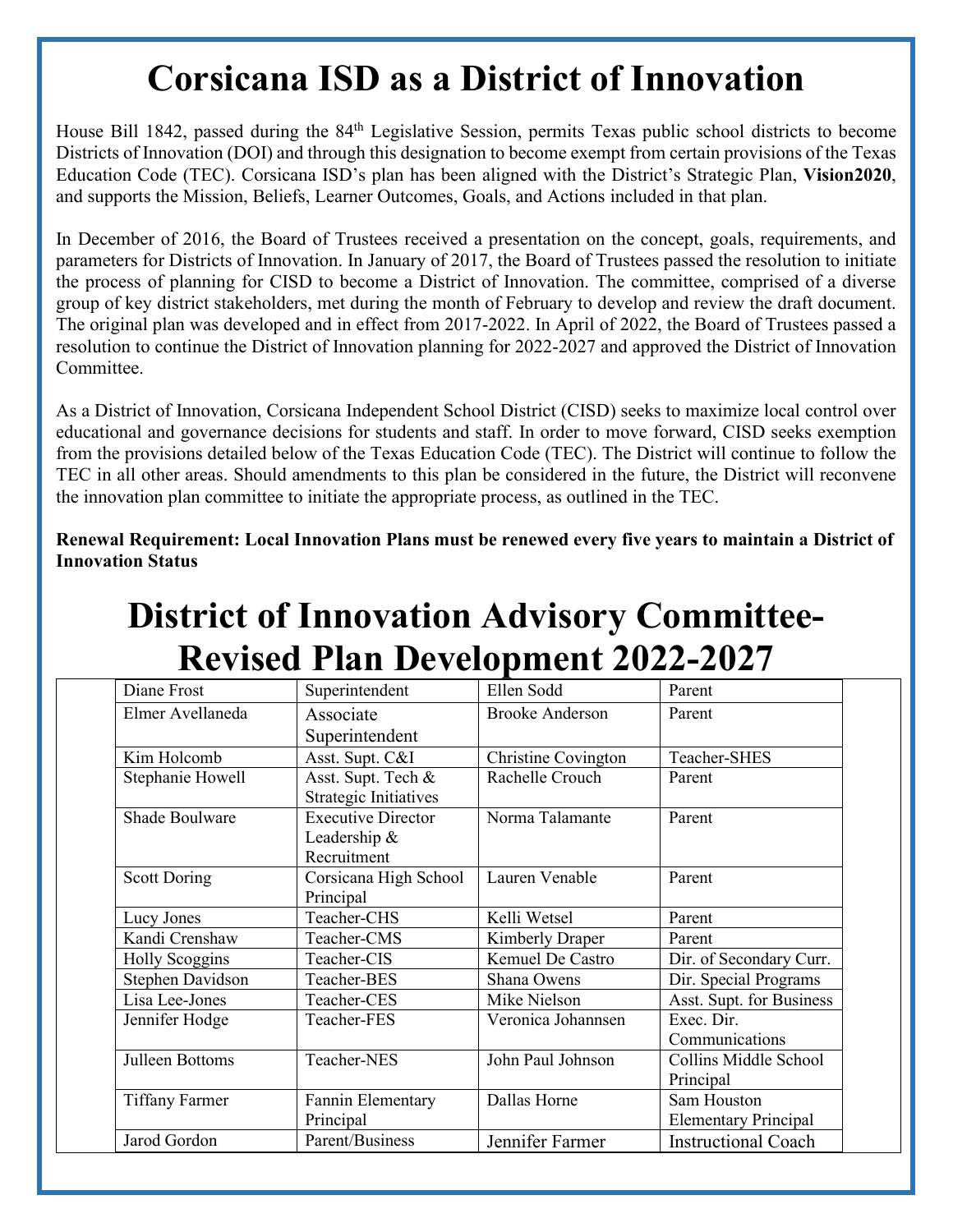# **Revised Plan Development Timeline**

| Action                                                        | <b>Responsibility</b>    | Date           |
|---------------------------------------------------------------|--------------------------|----------------|
| <b>Board Resolution</b>                                       | <b>Board of Trustees</b> | April 18, 2022 |
| Public Hearing                                                | <b>Board of Trustees</b> | April 18, 2022 |
| Appoint innovation committee                                  | <b>Board of Trustees</b> | April 18, 2022 |
| Innovation committee meeting                                  | Superintendent           | May 4, 2022    |
| Post proposed Innovation Plan on CISD website                 | District                 | May 4, 2022    |
| DEIC committee meeting                                        | Superintendent           | May 12, 2022   |
| School Board vote on approval of final plan                   | <b>Board of Trustees</b> | June 6, 2022   |
| Notification to Commissioner of Education of plan<br>approval | Superintendent           | June 7, 2022   |
| District sends plan to the Agency                             | Superintendent           | June 7, 2022   |

## **Innovation Plan**

## **Uniform School Start Date: First Day of Instruction -**

(TEC §25.0811 and EB Legal)

#### Current Statute:

The TEC requires that students may not begin school before the fourth Monday of August; however, several years ago, districts were permitted apply for a waiver to begin school earlier. The waiver process was eliminated, and schools were required to begin their school year no earlier than the fourth Monday of August. Further, the mandatory start date also inhibits the District from creating a calendar that balances the number of instructional days in each semester.

#### Proposed Flexibility:

The flexible start date allows the district to determine locally, on an annual basis, the timeframe to best meet the needs of students and the community. By beginning the school year earlier in August, the district can plan for balanced instructional time in each semester. This modification provides additional time for staff learning and planning as well as additional instructional time for students. In addition, flexibility in the start date would allow students to enroll in summer college courses that begin in early June.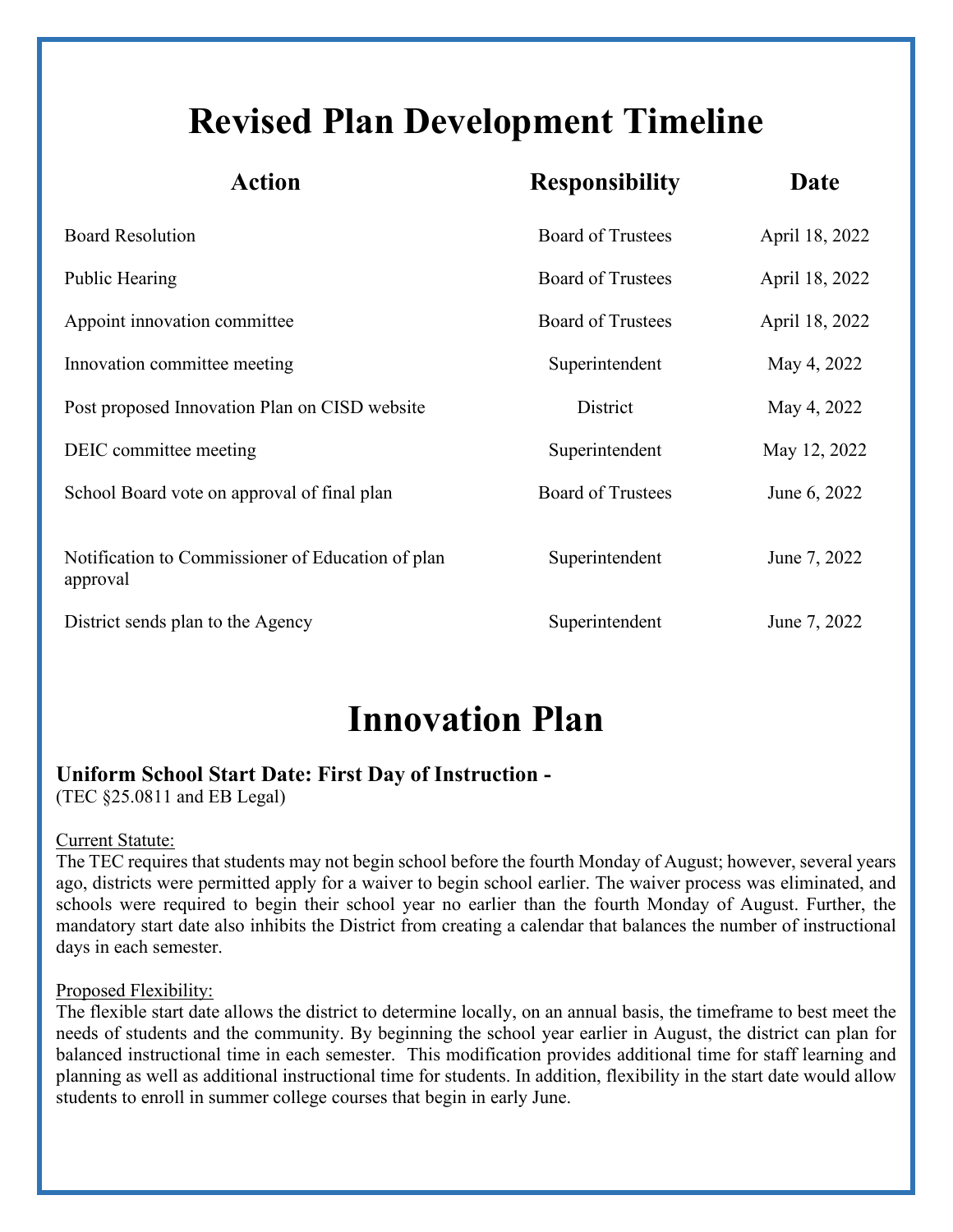#### **Flexible School Day/Minutes of Instructional Time-**

(TEC §25.081)

#### Current Statute:

The district is required to meet the specific number of instructional minutes per school day and year. The requirement is 75,600 minutes per year and 420 minutes per day.

#### Proposed Flexibility:

Flexible scheduling will allow the district to meet the needs of students who complete coursework outside the regular instructional day.

## **90 Percent Attendance Rule-**

(TEC §25.092; FEC Local)

#### Current Statute:

State law currently requires students to attend class 90 percent of the school days on a district calendar to earn credit. The law requires districts to award credit to a student based on the time he/she is present in a classroom, rather than for mastery of the content and subject proficiency.

#### Proposed Flexibility:

The 90 percent rule is an arbitrary percentage, which means that school districts award credit based on seat time, rather than mastery of content. Flexibility in the requirement means that districts will no longer penalize students who miss class due to activities which, in many cases, are enriching, or other extenuating circumstances that supports CISD's Learner Outcome: All learners will have an individual and attainable educational plan. The Department of Student Services will work with campus administrators, guidance counselors, and the student's teachers to determine if individual students exhibit proficiency in the grade level/course or courses. These criteria may include, but are not limited to, report card grades, district formative assessments, district benchmarks, state tests, college-readiness scores, and certifications.

## **Teacher Certification-**

(TEC §21.003)

#### Current Statute:

The teacher certification requirements enacted in these statutes inhibit the district's ability to hire highly-skilled individuals to teach dual credit and career and technical education courses, as well as courses in languages other than English. The availability of teachers who are certified to teach these courses is limited, which causes the district to limit course offerings in these areas.

#### Proposed Flexibility:

Campus administrators will work with the Human Resources Department to consider out-of-state credentials as well as the certifications and professional qualifications or credentials of candidates. The Superintendent will approve all local certifications and report to the Board of Trustees.

## **Teacher Appraisal System-**

(TEC §21.203 and TEC §21.352)

#### Current Statute:

The district is required to use T-TESS for teacher evaluations. CISD will continue to use this instrument, but would like the option to exercise local control of decisions regarding teacher appraisals. This will allow